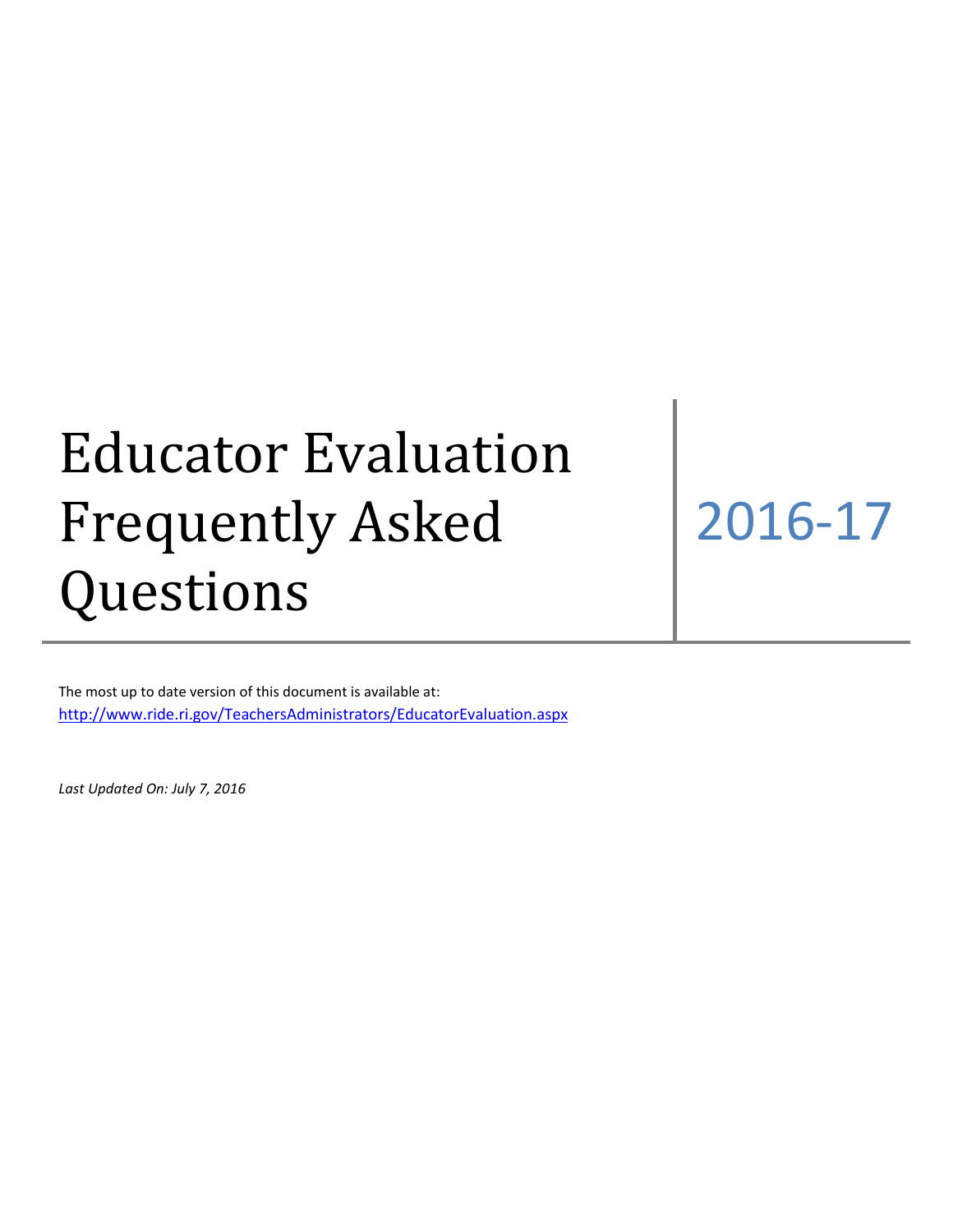#### **Table of Contents**

|    | 1. What do state statutes say with regard to the frequency of educator evaluation? 5               |
|----|----------------------------------------------------------------------------------------------------|
|    |                                                                                                    |
| 3. |                                                                                                    |
|    | 4. Do day-to-day substitute teachers need to be evaluated using the Rhode Island Model?  6         |
| 5. | Are long-term substitutes and educators in short-term positions required to be evaluated using the |
| 6. | Do teachers who renew their certification need to be evaluated despite their previous Final        |

| 2. | Should teachers collect additional evidence to support their Professional Practice rating? 7        |
|----|-----------------------------------------------------------------------------------------------------|
| 3. | Why are the components on the Teacher Professional Practice rubric labeled 2a through 3d?7          |
| 4. | If I am observed more than three times, will the additional classroom observations be factored into |
| 5. | Why did the measures and weights in the Rhode Island Model change as of September 2015?  7          |
| 6. |                                                                                                     |

| Section 3 - Rhode Island Model Support Professional Evaluation and Support System  8          |  |
|-----------------------------------------------------------------------------------------------|--|
|                                                                                               |  |
| 2. Where can I obtain information about the RI Model for Support Professionals Evaluation and |  |
|                                                                                               |  |

#### **Section 4 - [Rhode Island Model Building Administrator Evaluation and Support System](#page-8-0) ......... 9** [1. What should I do differently during a school visit?](#page-8-1)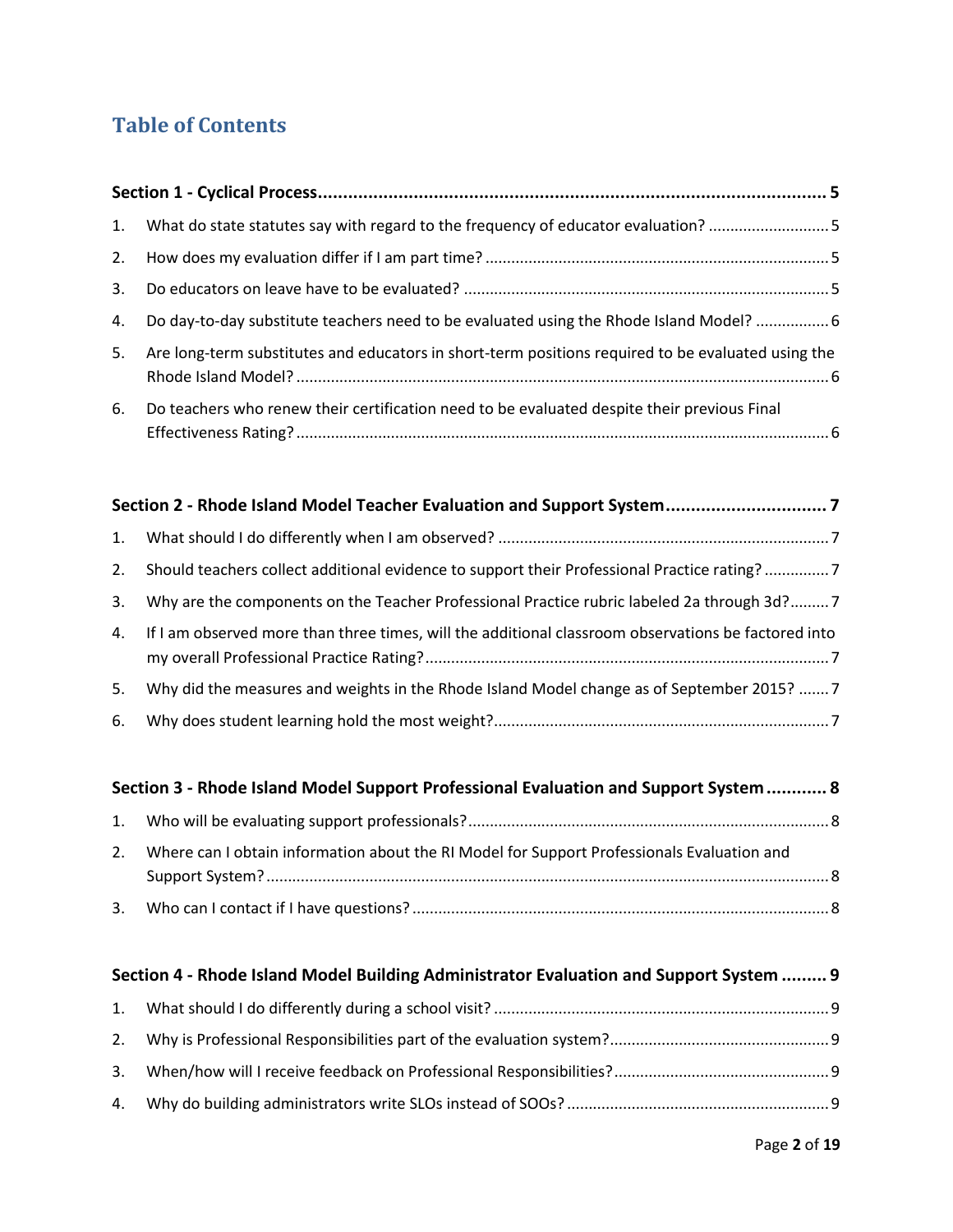| 1.  |                                                                                                                                                                                                            |
|-----|------------------------------------------------------------------------------------------------------------------------------------------------------------------------------------------------------------|
| 2.  | Can I write absenteeism clauses into my Objective Statement such as, "For those students who are                                                                                                           |
| 3.  |                                                                                                                                                                                                            |
| 4.  | Do I need to include all students for whom I am responsible for in my set of Student Learning                                                                                                              |
| 5.  | I teach in a district with high mobility, so my roster often looks different by January than it does in<br>September. How do I set Student Learning Objectives for students that I haven't even met? 10    |
| 6.  | What should I use as baseline data? Do I need to conduct a pre- and post-test for each SLO?  11                                                                                                            |
| 7.  |                                                                                                                                                                                                            |
| 8.  |                                                                                                                                                                                                            |
| 9.  |                                                                                                                                                                                                            |
| 10. | Is there guidance around whether or not to include student data at the end of the year for students                                                                                                        |
|     | 11. I teach multiple courses. Therefore, how should I determine for which classes I write SLOs? 12                                                                                                         |
|     | 12. f I teach a course that does not last a full year do I still set Student Learning Objectives?  13                                                                                                      |
|     | 13. Can I write two Student Learning Objectives for fall semester and not have any for the spring?13                                                                                                       |
|     | 14. If I teach a semester-long class twice in the year (fall, spring), can I repeat the same Student<br>Learning Objective in two different semesters and just change the targets? 13                      |
| 15. |                                                                                                                                                                                                            |
| 16. | Is it acceptable that my department or my grade-level team has decided to share a Student                                                                                                                  |
|     | 17. What if I am the sole teacher for a particular grade and subject combination? Should I set Student                                                                                                     |
|     | 18. Can a building administrator set a Student Learning Objective that teachers have to adopt as their                                                                                                     |
|     | 19. What if I teach one course but my main responsibilities are administrative (such as a Department<br>Chair or Librarian)? Will I be evaluated as a teacher, including Student Learning Objectives, even |
|     | 20. Can I use the same Student Learning Objective as last year, even if I have different students?  14                                                                                                     |
|     | 21. Can a district require an educator to use a particular assessment or assessment type in an SLO? 14                                                                                                     |
|     | 22. Are there completed Student Learning Objective samples posted by grade level on the RIDE                                                                                                               |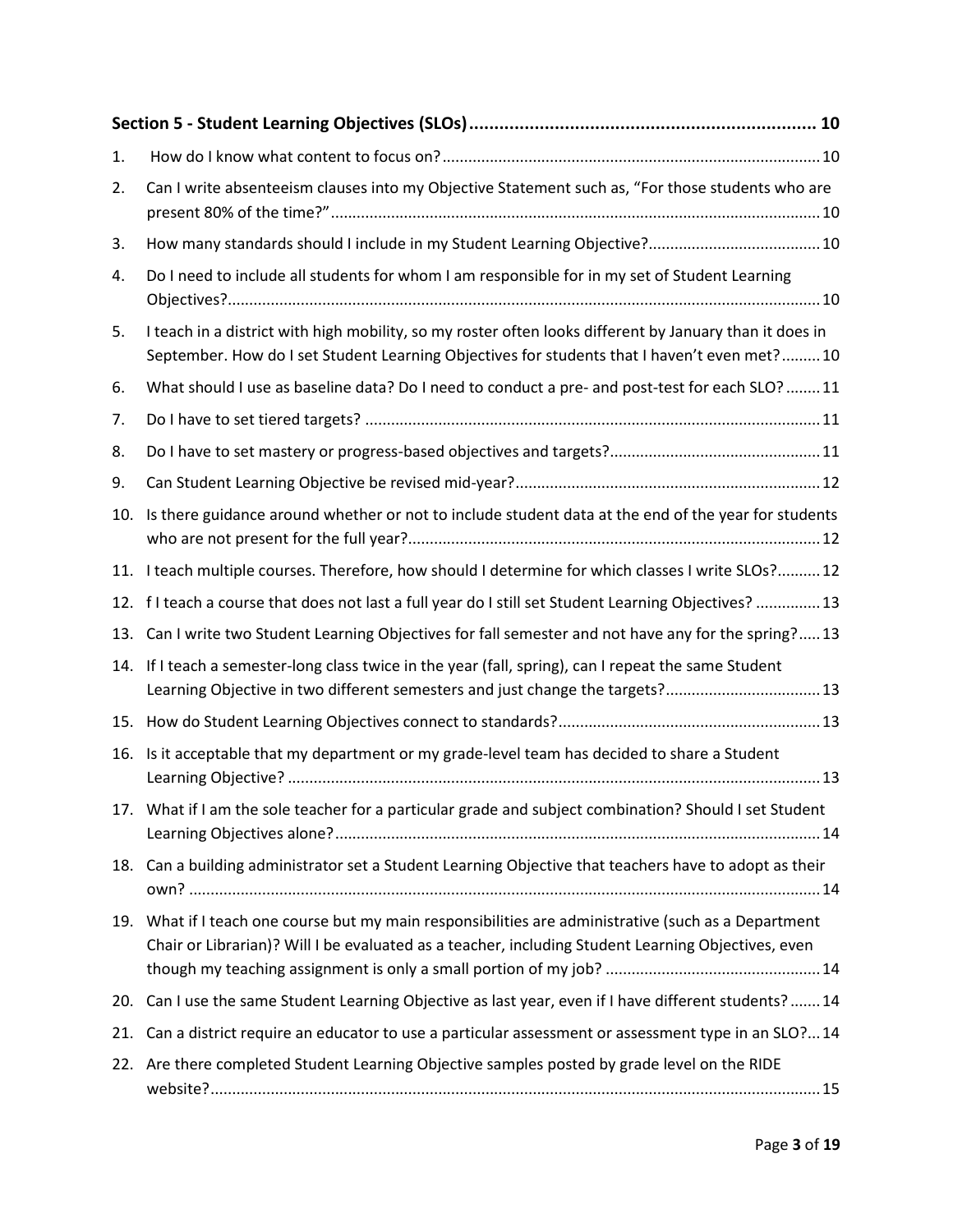| 7. Are there completed Student Outcome Objective samples posted on the RIDE website? 17 |  |
|-----------------------------------------------------------------------------------------|--|

| Mby do LEAs nood to submit ovaluation data to PIDE? | 10 |
|-----------------------------------------------------|----|

| 1. Why do LEAs need to submit evaluation data to RIDE? …………………………………………………………………18 |  |
|------------------------------------------------------------------------------------|--|
|                                                                                    |  |
|                                                                                    |  |

| $\mathbf{1}$ . |                                                                                                                                                                                               |  |
|----------------|-----------------------------------------------------------------------------------------------------------------------------------------------------------------------------------------------|--|
| 2.             | When will evaluation ratings count toward certification renewal for educators in regular                                                                                                      |  |
| 3.             | How does a final effectiveness rating of <i>Developing</i> impact certification renewal? 19                                                                                                   |  |
| 4.             | How will educators in private schools or educators who are not currently working become<br>recertified if evaluation ratings are used for certification renewal of public school teachers? 19 |  |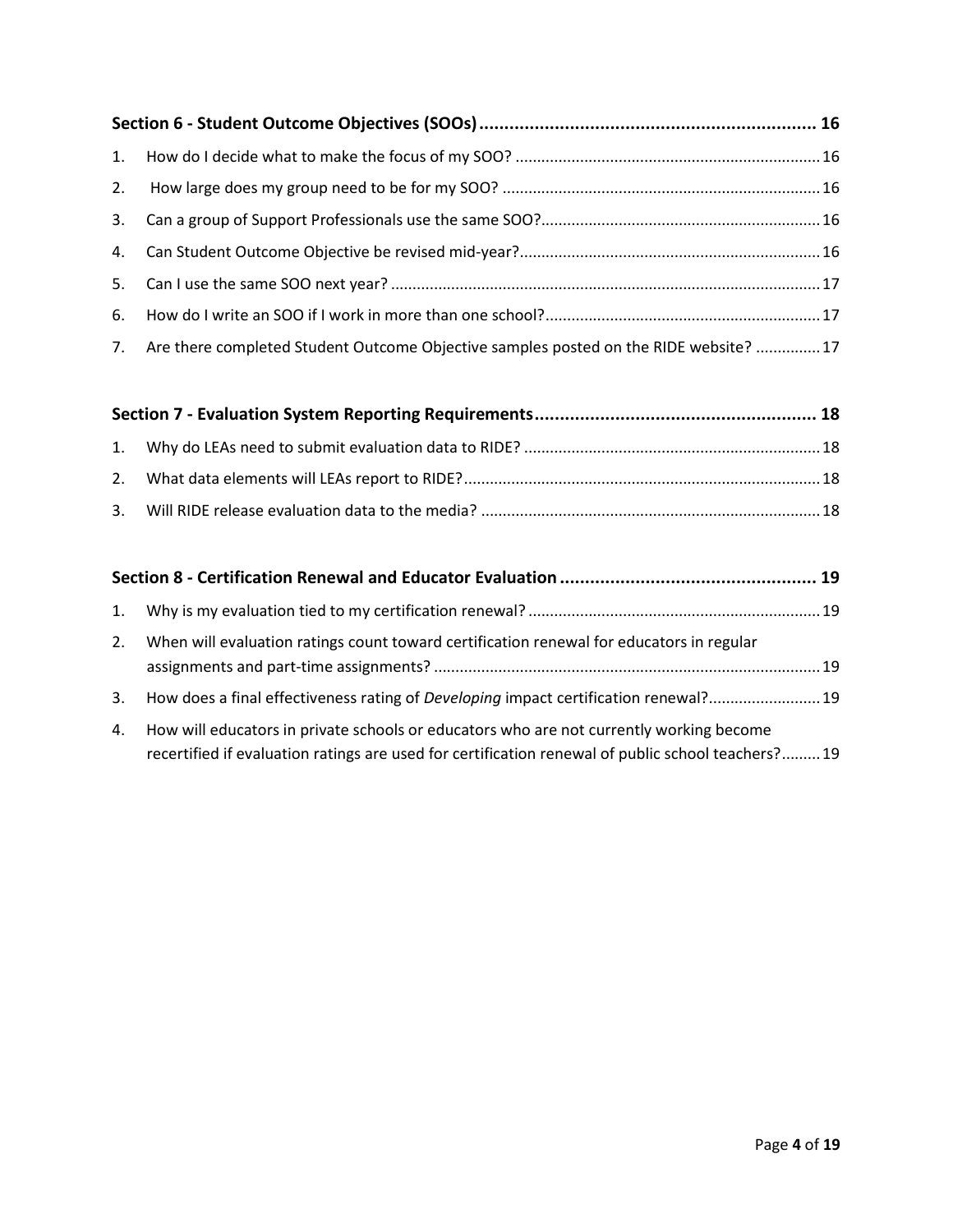#### <span id="page-4-0"></span>**Section 1 - Cyclical Process**

#### <span id="page-4-1"></span>**1. What do state statutes say with regard to the frequency of educator evaluation?**

RIGL 16-12-11 establishes provisions related to the frequency of evaluations. The legislation states that a teacher who obtains or earns a rating of "highly effective" should be evaluated not more than once every three years and that a teacher who obtains a rating of "effective" should be evaluated not more than once every two years. Furthermore, field memo guidance dated 9-18-15 provided a pause that encouraged districts to develop a mechanism to distribute educators rated Effective and Highly Effective in 2013-14 into groups in order to stagger the completion of evaluations with all tenured educators rated as Effective in 2013-2014 being evaluated by the end of the 2016-2017 school year AND all educators rated Highly Effective in 2013-14 being evaluated by the end of 2017-2018. That said, the legislation also states that any teacher who requests an annual evaluation, any teacher during his or her first year teaching under a new certificate, and any non-tenured teacher should be evaluated annually. Per the legislation, districts also have the ability to establish local policies that call for more frequent evaluations so long as such policies are in accordance with local district personnel policies and negotiated collective bargaining agreements. For example, some districts require a teacher who switches more than two grade levels to be evaluated and other districts require a full evaluation any time a teacher changes the certificate in use. Finally, a district can evaluate an educator more frequently if concerns about a teacher's performance arise so long as it is in accordance with local policy. These provisions also apply to support professionals.

RIGL 16-12-11 does not apply to building administrators, who must continue to be evaluated annually.

If you have questions about when you should be evaluated, please contact your school or district administrator.

#### <span id="page-4-2"></span>**2. How does my evaluation differ if I am part time?**

For educators who are in regular assignments and have worked for 135 days or more, their final effectiveness rating that is reported to RIDE will be used as part of the certification renewal process.

Regular employment is defined as any appointment to a tenure-track position in a public school that requires the individual to hold a certificate issued by RIDE irrespective of full time or part time status. While all components of the model will be implemented, it is under the discretion of the district evaluation committee to develop a timeframe for part time employees.

#### <span id="page-4-3"></span>**3. Do educators on leave have to be evaluated?**

If an educator in a regular assignment goes on leave during the school year, the educator should work with their evaluator to complete as much of the evaluation process as possible and appropriate. Each leave situation is unique, but any educator who works for 135 days or more during a full evaluation year will be expected to have a complete evaluation, including a final effectiveness rating.

If an educator in a part-time position goes on leave during the school year, the 135 days should be prorated based on the FTE of the educator. For example, if the educator is .5 FTE, the educator would be expected to have a final effectiveness rating if they worked the equivalent of 67.5 days.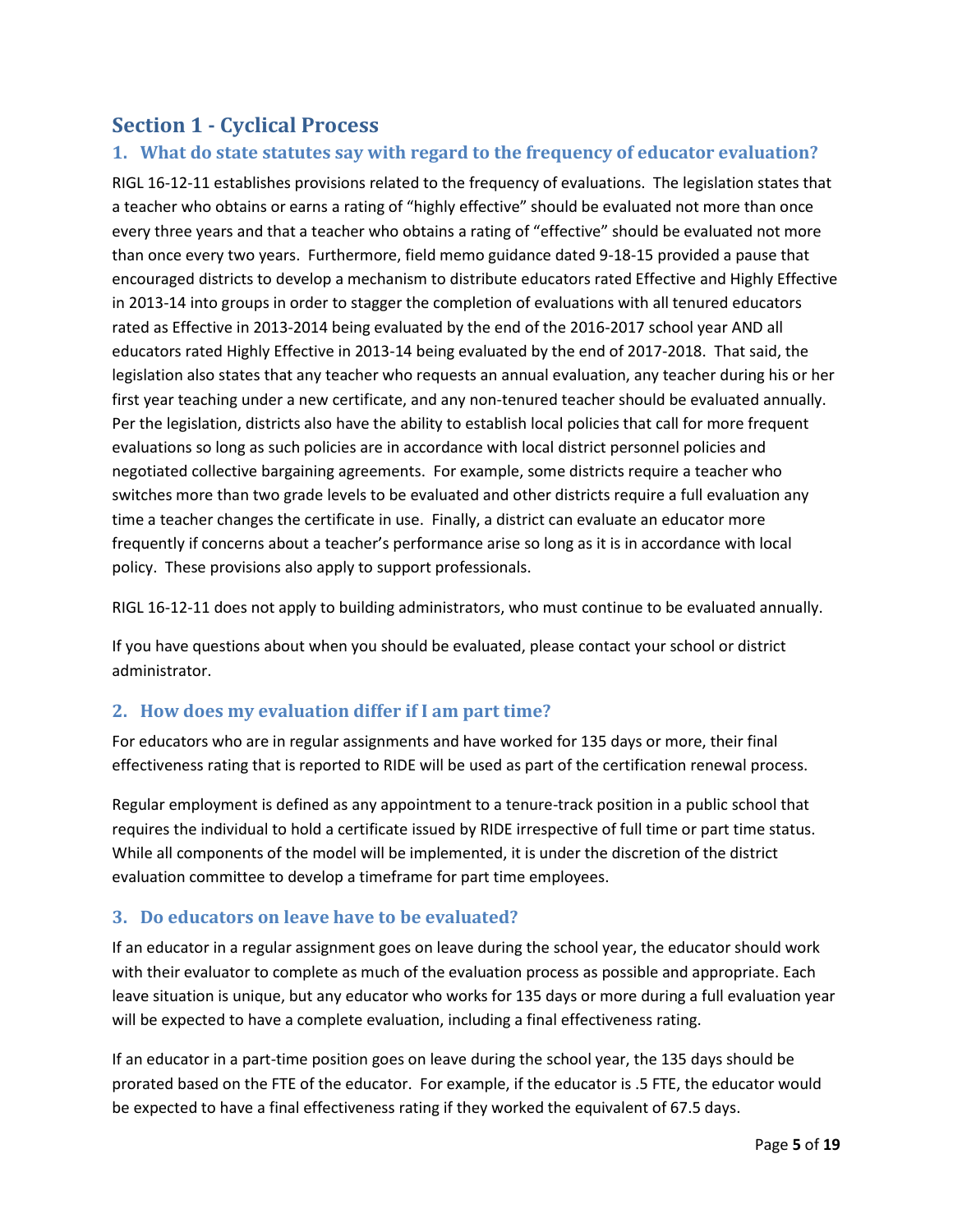#### <span id="page-5-0"></span>**4. Do day-to-day substitute teachers need to be evaluated using the Rhode Island Model?**

While districts have the flexibility to decide how to evaluate substitutes and individuals in temporary assignments, RIDE encourages LEAs to evaluate all of their educators. While substitute ratings will not be reported to RIDE, participating in the evaluation process is a critical step toward improving teaching and learning and establishing a culture of high expectations for all.

#### <span id="page-5-1"></span>**5. Are long-term substitutes and educators in short-term positions required to be evaluated using the Rhode Island Model?**

Teachers in year-long positions that have been confirmed by the local board of education should receive a full evaluation. Districts have the flexibility to decide how to evaluate long-term substitutes but RIDE encourages LEAs to evaluate all of their educators. Participating in the evaluation process is a critical step toward improving teaching and learning and establishing a culture of high expectations for all. Long-term substitute ratings will not be reported to RIDE.

#### <span id="page-5-2"></span>**6. Do teachers who renew their certification need to be evaluated despite their previous Final Effectiveness Rating?**

Unless the district has a different local policy, tenured teachers in the cyclical process who renew their certifications may continue in the cyclical process as scheduled. However, if the teacher changes certificates (e.g. switching from an elementary education certificate to a reading specialist/consultant certificate), the teacher needs to be evaluated regardless of status in the cyclical process.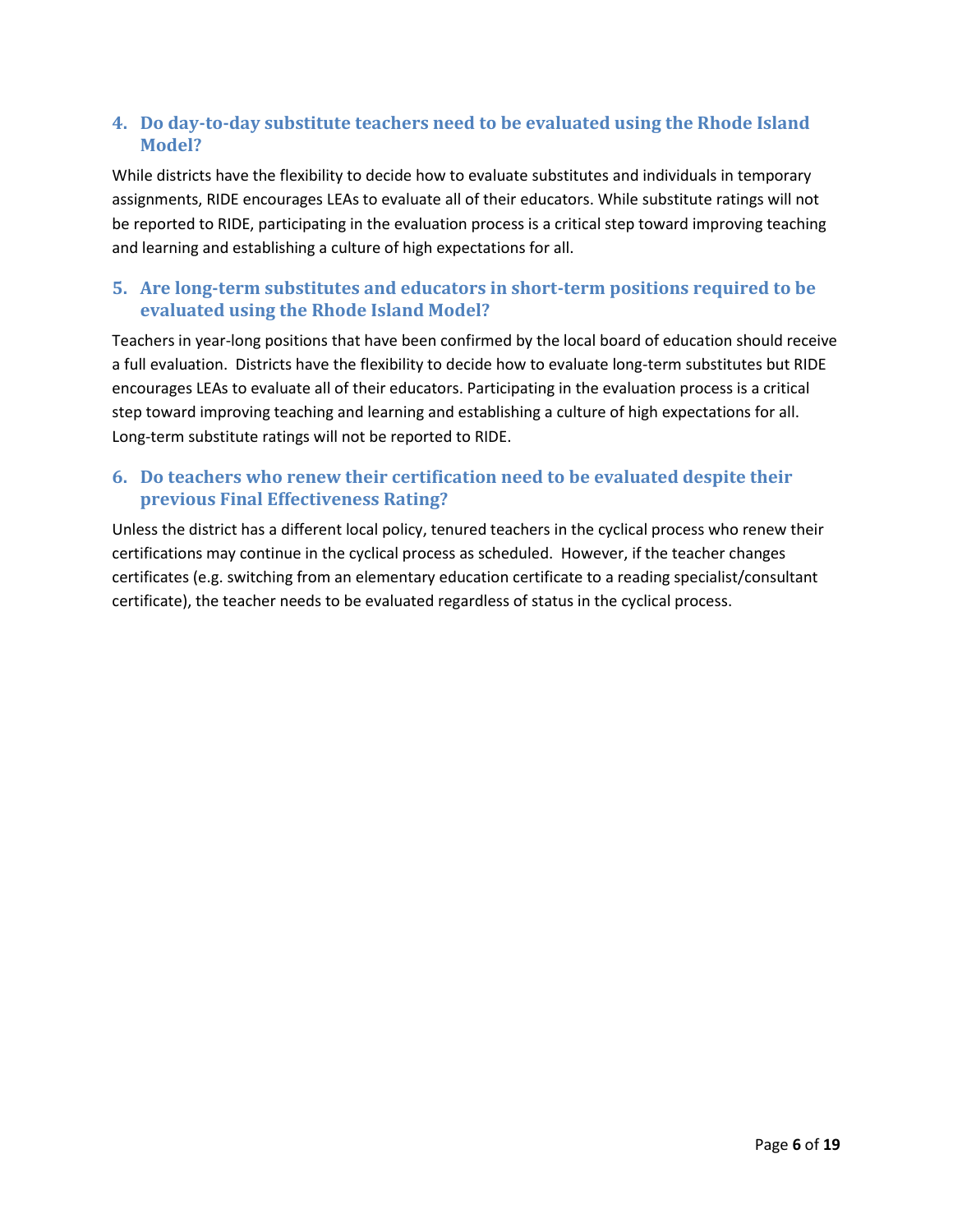#### <span id="page-6-1"></span><span id="page-6-0"></span>**Section 2 - Rhode Island Model Teacher Evaluation and Support System 1. What should I do differently when I am observed?**

Nothing, you should teach as you do on every other day of the year. For announced observations, some evaluators may ask for a lesson plan beforehand, and some teachers like to share what they will be teaching in advance, but you are not expected to do anything out of the ordinary. Observations are just one of multiple ways to collect data, along with the sources of evidence and measures of student learning submitted in other parts of this evaluation. The goal with each is to provide as complete a picture of your effectiveness as possible.

#### <span id="page-6-2"></span>**2. Should teachers collect additional evidence to support their Professional Practice rating?**

No, the eight components on the Teacher Professional Practice Rubric are 100% observable, and each component is rated after each observation. No additional evidence is needed to determine a rating on the Teacher Professional Practice Rubric.

#### <span id="page-6-3"></span>**3. Why are the components on the Teacher Professional Practice rubric labeled 2a through 3d?**

We adapted Charlotte Danielson's 2013 Framework for Teaching to assess professional practice. The Rhode Island Model Teacher Professional Practice rubric adopted the same component numbering system used within the Framework for Teaching.

#### <span id="page-6-4"></span>**4. If I am observed more than three times, will the additional classroom observations be factored into my overall Professional Practice Rating?**

Yes, the EPSS will average up to six classroom observation scores.

#### <span id="page-6-5"></span>**5. Why did the measures and weights in the Rhode Island Model change as of September 2015?**

Feedback from the field indicated that the matrix approach to scoring was confusing and that a pointsbased approach would be a more transparent and efficient scoring method. RIDE will monitor feedback from the field through mid-year and end-of-year surveys and continue to refine the model as needed.

#### <span id="page-6-6"></span>**6. Why does student learning hold the most weight?**

Although educators hold varied responsibilities, Rhode Island values first and foremost the educator's role in teaching and supporting students to grow and achieve their goals. The Educator Evaluation System Standards, which inform the development and implementation of educator evaluation in Rhode Island, state the following: "Educator evaluation emphasizes the professional practice, impact on student learning, demonstration of professional responsibilities, and requisite content knowledge for all Rhode Island Educators. An educator's overall evaluation of effectiveness is primarily determined by evidence of impact on student growth and academic achievement." However, if you look at all of the Professional Practice components in the Rhode Island Model, they equal 50% of an educator's evaluation final effectiveness rating. Therefore, we have seen a recent shift in rating weight to Professional Practice.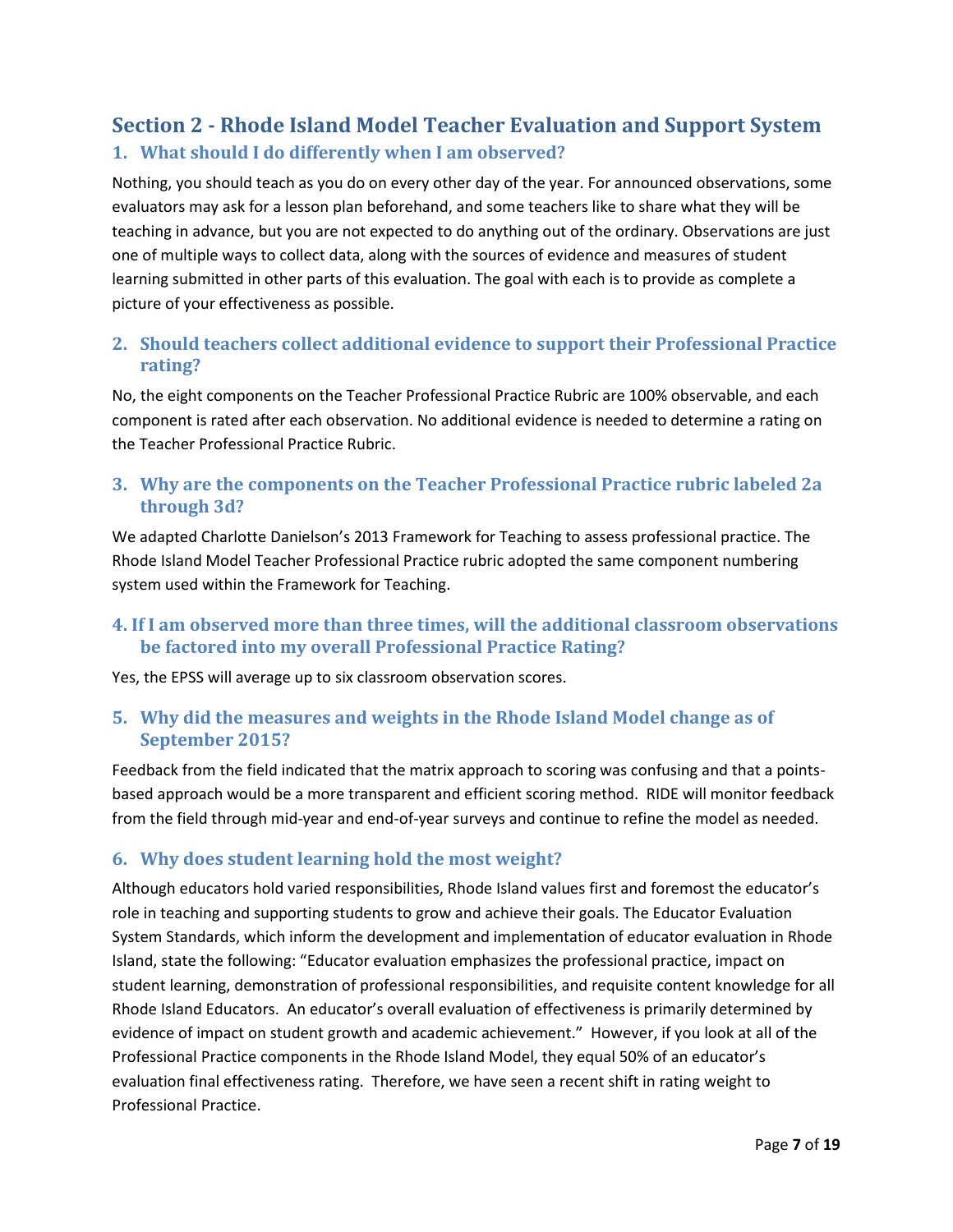#### <span id="page-7-0"></span>**Section 3 - Rhode Island Model Support Professional Evaluation and Support System**

#### <span id="page-7-1"></span>**1. Who will be evaluating support professionals?**

Districts have the flexibility to decide who will complete evaluations of their support professionals. This could include building principals/assistant principals, central office staff, regional staff or others as deemed appropriate by the district. Identified evaluators have the opportunity to complete an in-depth evaluation training with RIDE staff each summer and early fall. .

#### <span id="page-7-2"></span>**2. Where can I obtain information about the RI Model for Support Professionals Evaluation and Support System?**

You can find the guidebook, rubrics, and online modules on the RIDE website at: [http://www.ride.ri.gov/EdEval.](http://www.ride.ri.gov/EdEval)

#### <span id="page-7-3"></span>**3. Who can I contact if I have questions?**

You can contact your building administrator, district's evaluation committee or access online resources on the RIDE website at: [http://www.ride.ri.gov/EdEval.](http://www.ride.ri.gov/EdEval)

For additional questions you may contact RIDE staff directly at [edeval@ride.ri.gov.](mailto:edeval@ride.ri.gov)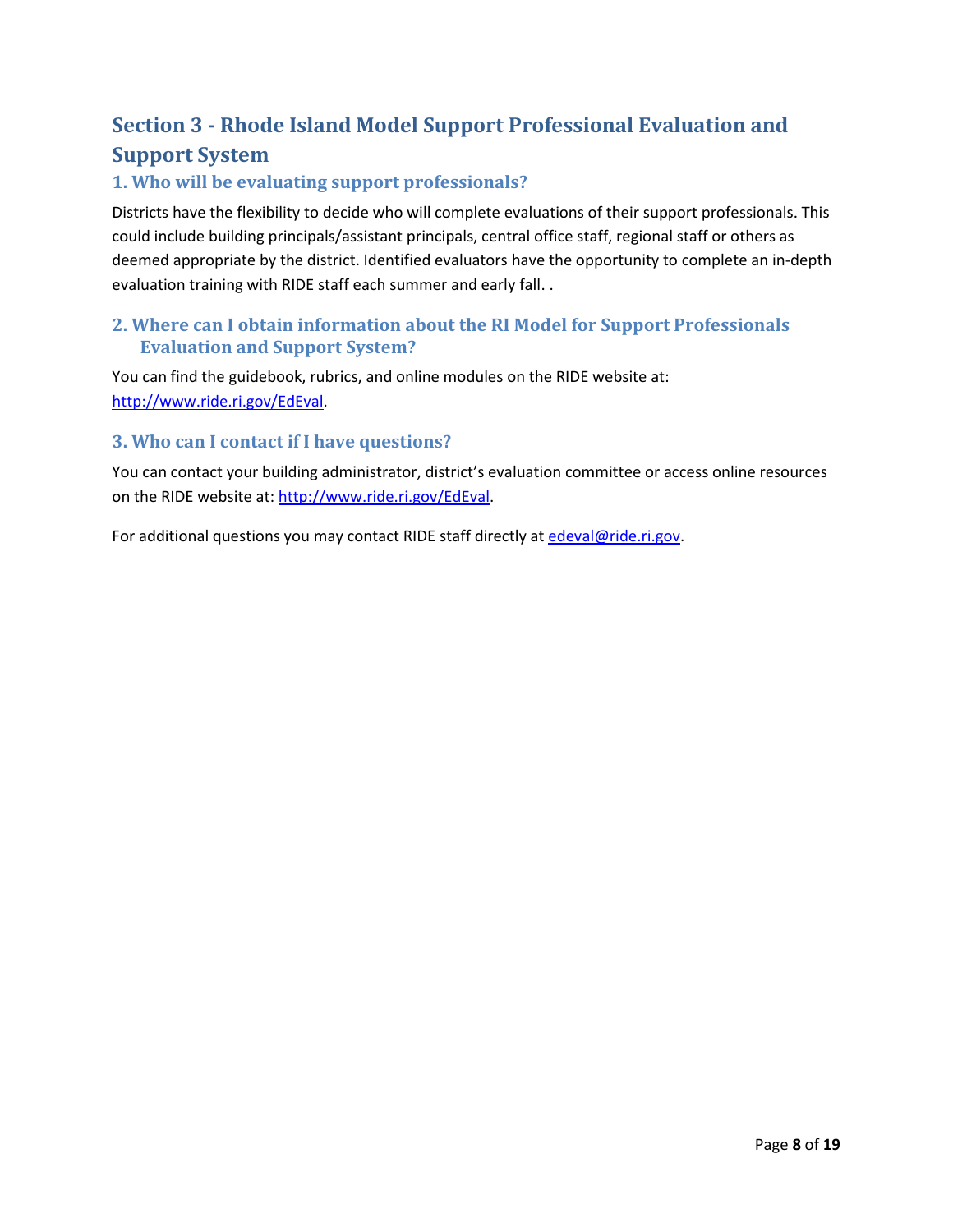#### <span id="page-8-0"></span>**Section 4 - Rhode Island Model Building Administrator Evaluation and Support System**

#### <span id="page-8-1"></span>**1. What should I do differently during a school visit?**

Nothing, you should act as you do on every other day of the year. For announced school visits, some evaluators may ask to observe something specific or review certain documents, but you are not expected to do anything out of the ordinary. School visits are just one of multiple ways to collect data, along with the sources of evidence and measures of student learning submitted in other parts of this evaluation. The goal with each is to provide as complete a picture of your effectiveness as possible.

#### <span id="page-8-2"></span>**2. Why is Professional Responsibilities part of the evaluation system?**

It is included in the evaluation system because we believe building administrator growth and student success depend on the collective efforts in these areas.

#### <span id="page-8-3"></span>**3. When/how will I receive feedback on Professional Responsibilities?**

The Mid-Year and End-of-Year Conferences provide formal opportunities to receive feedback and discuss the evidence and performance related to Professional Responsibilities, but evaluators can provide ongoing feedback as well. The components of the Building Administrator Professional Responsibilities rubric are scored holistically at the end of the year.

#### <span id="page-8-4"></span>**4. Why do building administrators write SLOs instead of SOOs?**

Building administrators are the instructional leaders of their schools. Improving teaching and learning within their buildings should be at the core of building administrators' responsibilities. Therefore, the SLO measures a building administrator's impact on student learning through demonstrated progress toward academic goals.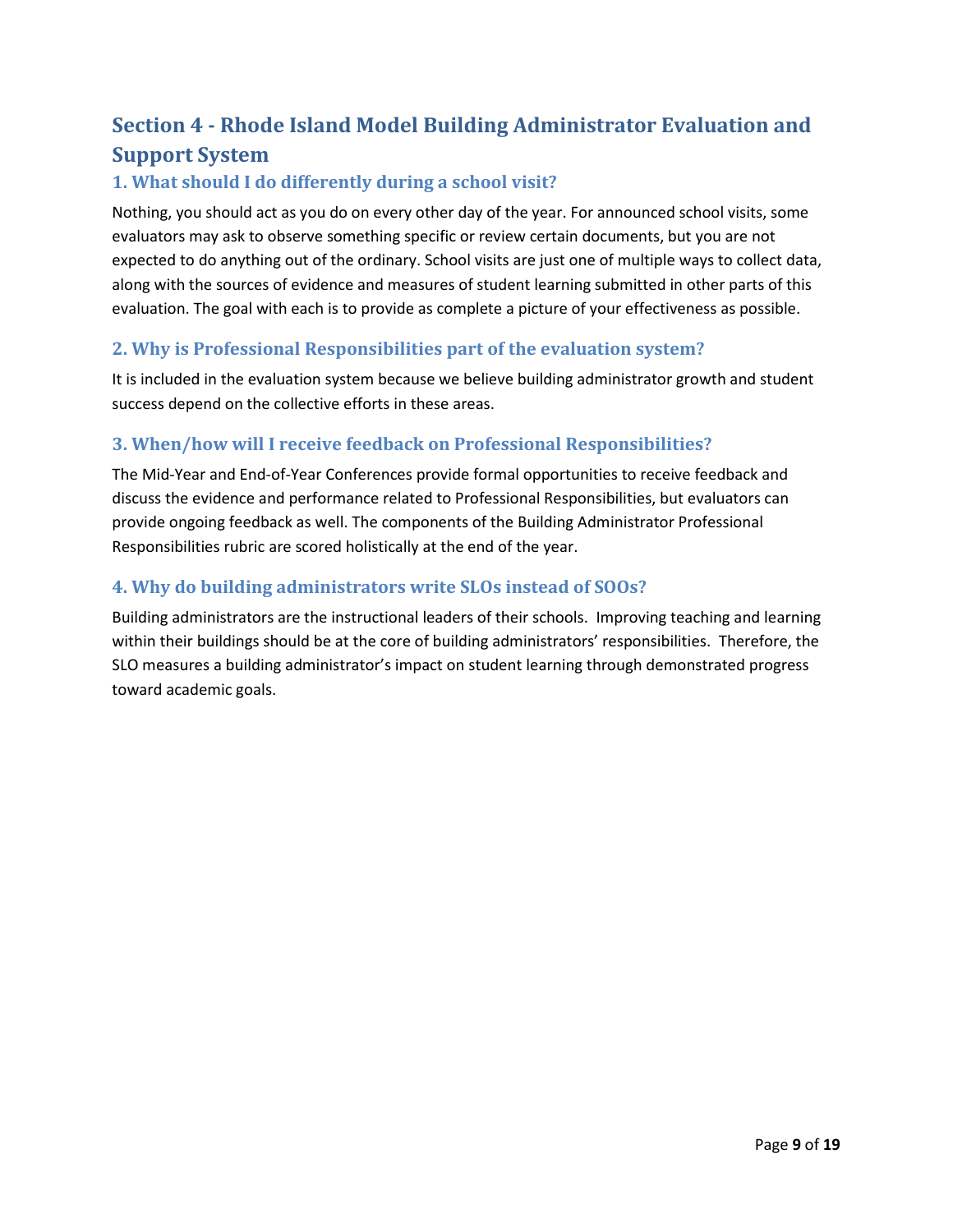## <span id="page-9-0"></span>**Section 5 - Student Learning Objectives (SLOs)**

#### <span id="page-9-1"></span>**1. How do I know what content to focus on?**

First, if possible, collaborate with other teachers who teach the same grade/subject/course, so that you are not going through the process in isolation. To determine the priority content for an SLO, begin with the standard(s) appropriate for your grade level and content in addition to curriculum materials that are currently being used in the course to determine what should be taught and what students need to know and be able to do by the end of the grade or course. Refer to grade level content standards, curriculum maps, and units of study, to consider which standards are particularly critical for the grade level or course. You may also find that historical data is useful to determine what content students have needed more support in past years. If a particular area appears to be troublesome, it may warrant additional focus in the form of an SLO. In addition, SLOs may also be informed by district and school priorities and/or building administrator SLOs.

#### <span id="page-9-2"></span>**2. Can I write absenteeism clauses into my Objective Statement such as, "For those students who are present 80% of the time?"**

No, because a Student Learning Objective must include all students on the roster for the course or subject area with which the objective is aligned, and attendance clauses potentially exclude students. However, student attendance issues may apply to a revision of a SLO/SOO during the mid-year conference. Changes can be made to a SLO/SOO in extreme cases. See question #9.

#### <span id="page-9-3"></span>**3. How many standards should I include in my Student Learning Objective?**

There is no correct number of standards for any teacher to include in their Student Learning Objective. The selection of standards should be strategic and include those that directly apply to the Objective Statement and corresponding Evidence Source which are connected to the curriculum, national content standards, and/or Common Core expectations for that grade or content level . Refer to the Measures of Student Learning section of the Rhode Island Model Evaluation & Support System guidebook for more information on the priority of content.

#### <span id="page-9-4"></span>**4. Do I need to include all students for whom I am responsible for in my set of Student Learning Objectives?**

While we aspire for all students for whom a teacher is responsible to be included in their set of Student Learning Objectives, it is not a requirement. However, no student enrolled in a grade or course should be excluded from a Student Learning Objective for that grade or course and the SLO should include baseline data and appropriate targets.

#### <span id="page-9-5"></span>**5. I teach in a district with high mobility, so my roster often looks different by January than it does in September. How do I set Student Learning Objectives for students that I haven't even met?**

You should set your Student Learning Objectives based upon the students who are on your roster at the beginning of the school year. At mid-year, you and your evaluator should sit down and compare your current roster to the roster upon which the targets were set. If there are substantial differences between your current roster and the roster upon which the targets were set, the targets may need to be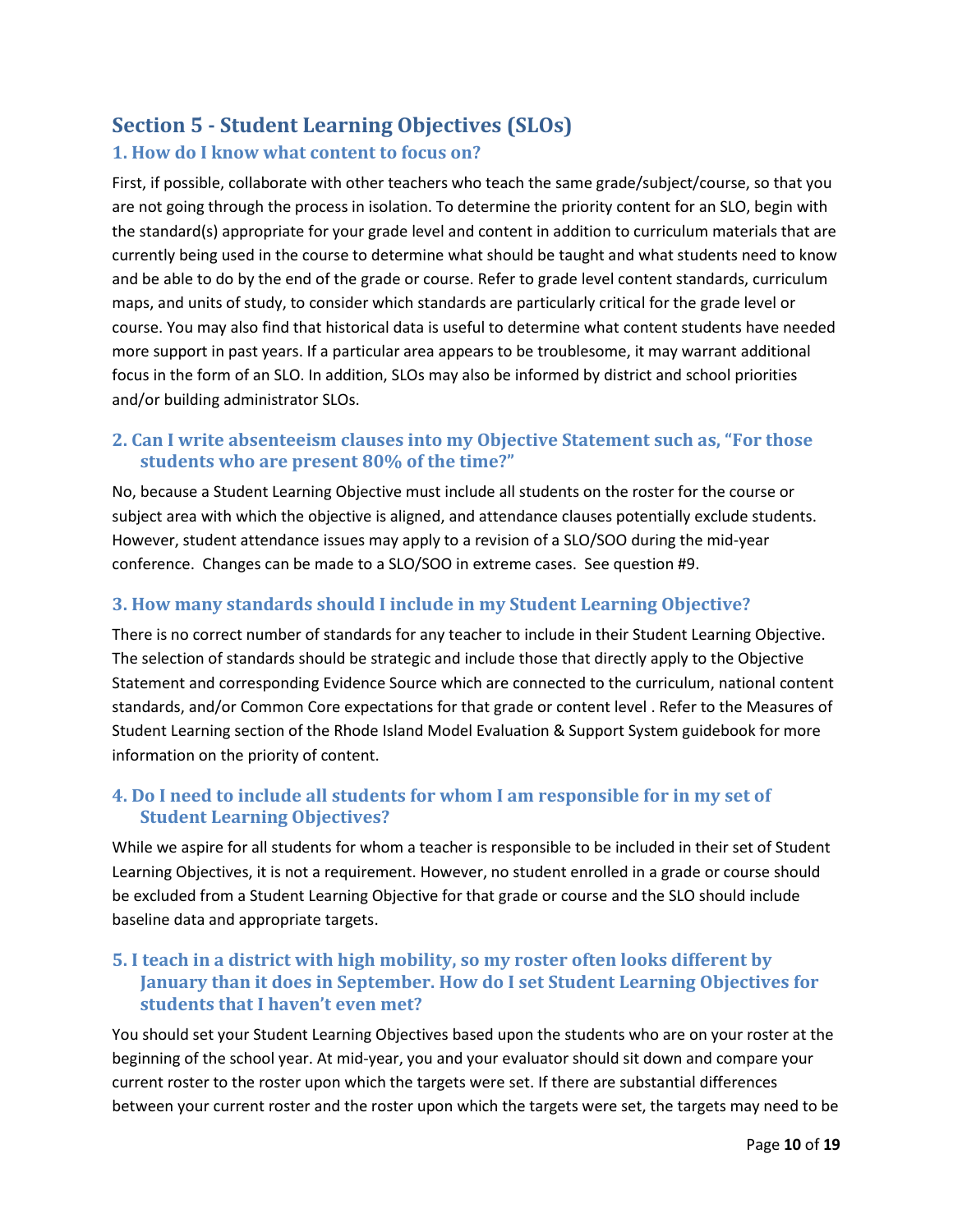adjusted. Students who are added or removed from the roster after mid-year should not contribute to the results of the Student Learning Objective. However, teachers should continue to monitor the progress of any newly added students throughout the remainder of the year.

#### <span id="page-10-0"></span>**6. What should I use as baseline data? Do I need to conduct a pre- and post-test for each SLO?**

Data that provides an indication of students' skill or knowledge level at the beginning of the course can be used as baseline data to inform the setting of targets. This could include a teacher-created or commercial assessment and focused on either the current or previous grade's standards and content.

In all scenarios baseline data is a must, however, a pre-test/post-test model is not required and, in some cases, would be inappropriate. Again, the function of the baseline assessment is to provide information about where students are starting so that appropriate targets can be set.

Baseline data can be used in two primary ways for Student Learning Objectives. The first use is for creating groups of students based upon the baseline results. Separate mastery targets for each group are then set. For this purpose the format of the assessment does not need to match the format of the assessment being used as evidence in the Student Learning Objective. For example, the summative assessment used as evidence may include a performance task, whereas a paper-based test was used to collect a baseline measure of similar skills and content. The second use of baseline data is consistent with the notion of a pre-test/post-test model. In this case baseline data from a pre-test is used to determine the starting point (baseline) for students. The results are then used for comparison purposes when progress is being measured for the Student Learning Objective. In this scenario summative data is compared to the baseline data and the same format of assessment must be used.

#### <span id="page-10-1"></span>**7. Do I have to set tiered targets?**

No, tiered targets do not need to be set if all students are entering the course with the same level of foundational knowledge and skills, and they are all expected to reach a certain benchmark by the end of the interval of instruction. For example, tiered targets may not apply for teachers of an introductory class or elective in which students rarely enter with foundational knowledge and for which the objective is for all students to acquire a basic set of skills or reach a basic level of proficiency. However, for the majority of classes and courses, students will enter at different levels and tiered targets will be needed in order to ensure that they are appropriately rigorous and attainable for all students.

#### <span id="page-10-2"></span>**8. Do I have to set mastery or progress-based objectives and targets?**

The Student Learning Objective form in EPSS no longer requires educators to specify whether or not they are setting mastery or progress-based objectives and targets, although it is helpful to think about the type when setting the objective and targets. A Student Learning Objective can be written to measure students' mastery of standards, students' progress toward standards, or both. They are simply two different ways to think about and measure student learning. Depending on the content, baseline data, and evidence source(s), one type of objective and corresponding targets may be more or less appropriate than the other. For example, if the objective is for students to acquire a set of skills or meet a certain minimum level of proficiency, a mastery objective is the most appropriate. However, if the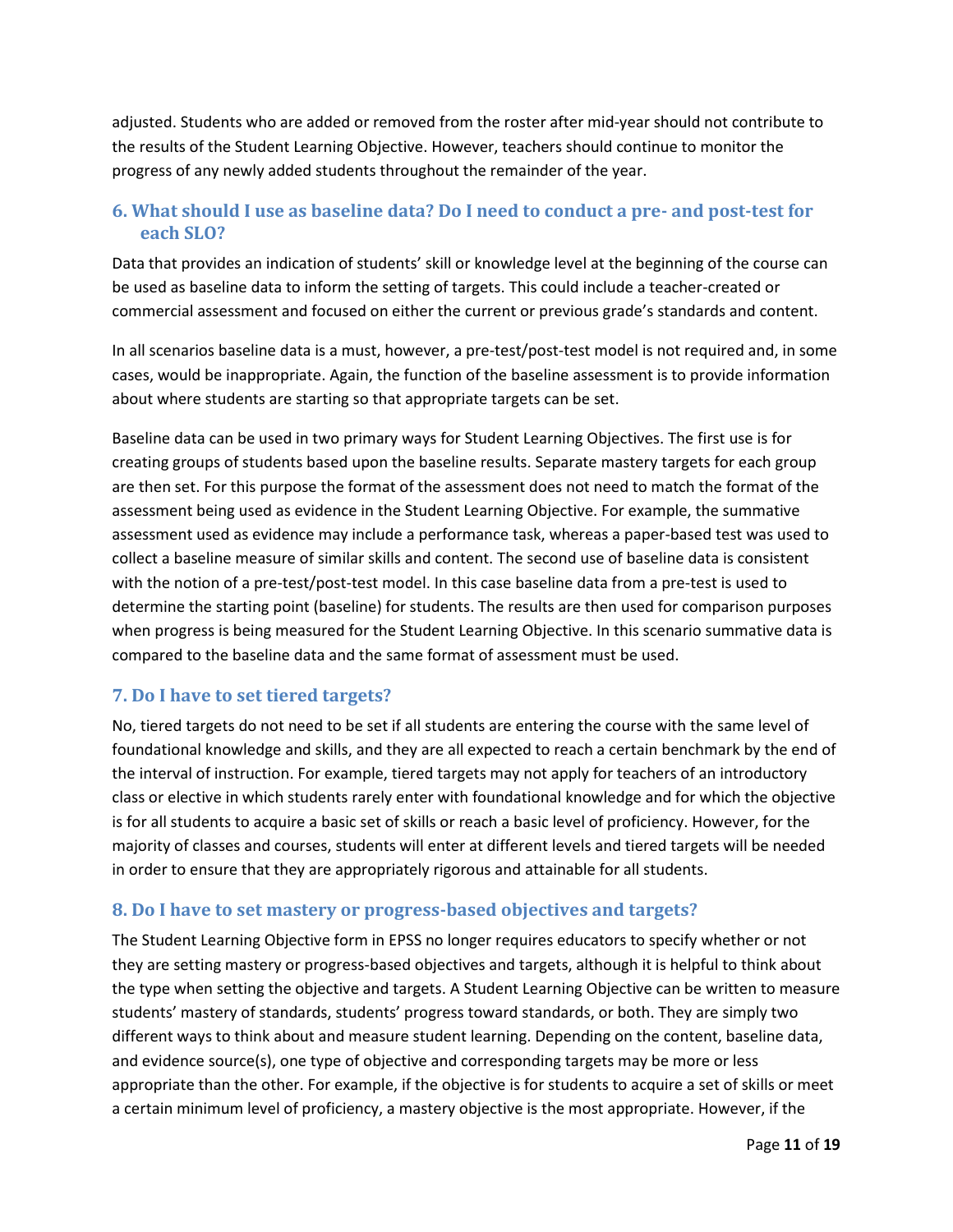objective is for students to make a certain amount of progress on a continuum, such as reading level, a progress objective is the most appropriate. In some cases, it might make sense to set a mastery target for some students (75% of students will meet proficiency) and a progress target for others (25% of students will improve their performance by two or more levels on the rubric from the baseline to the final assessment).

#### <span id="page-11-0"></span>**9. Can Student Learning Objective be revised mid-year?**

At the Mid-Year Conference, the educator and their evaluator will review available student learning data and reexamine the Student Learning Objective to determine if adjustments should be made. Adjustments may be made if:

- Based on new information gathered since they were set, objectives fail to address the most important learning challenges in the classroom or school.
- New, more reliable sources of evidence are available.
- Class compositions have changed significantly.
- Teaching schedule or assignment has changed significantly.

#### <span id="page-11-1"></span>**10. Is there guidance around whether or not to include student data at the end of the year for students who are not present for the full year?**

There is no minimum number of days that a student must be present in order for their data to be included. However, students added to an educator's roster after the mid-year or who are no longer on an educator's roster at the end of the interval of instruction (e.g., quarter, semester, year) should not be included in the final compilation of results for a Student Learning Objective.

For students with chronic absenteeism who are not progressing as expected, educators should include applicable student attendance data (e.g., five students were chronically absent for more than 50% of class time) as part of the evidence for a Student Learning Objective. The process for scoring individual Student Learning Objectives begins with a review of the evidence, and the evaluator should consider relevant student attendance data when scoring an individual Student Learning Objective as Exceeded, Met, Nearly Met, or Not Met. Additionally, the Mid-Year Conference represents an opportunity to revise the supports and interventions in place to help student(s) who are not progressing as expected, and accelerate their progress.

#### <span id="page-11-2"></span>**11. I teach multiple courses. Therefore, how should I determine for which classes I write SLOs?**

Some teachers, especially at the secondary level, teach multiple courses. The teacher and the evaluator should make decisions together about which area(s) of their teaching assignment to focus their Student Learning Objectives. Generally, teachers should focus Student Learning Objectives on courses in which they teach the most students in their teaching assignment, and courses in which there are areas of need.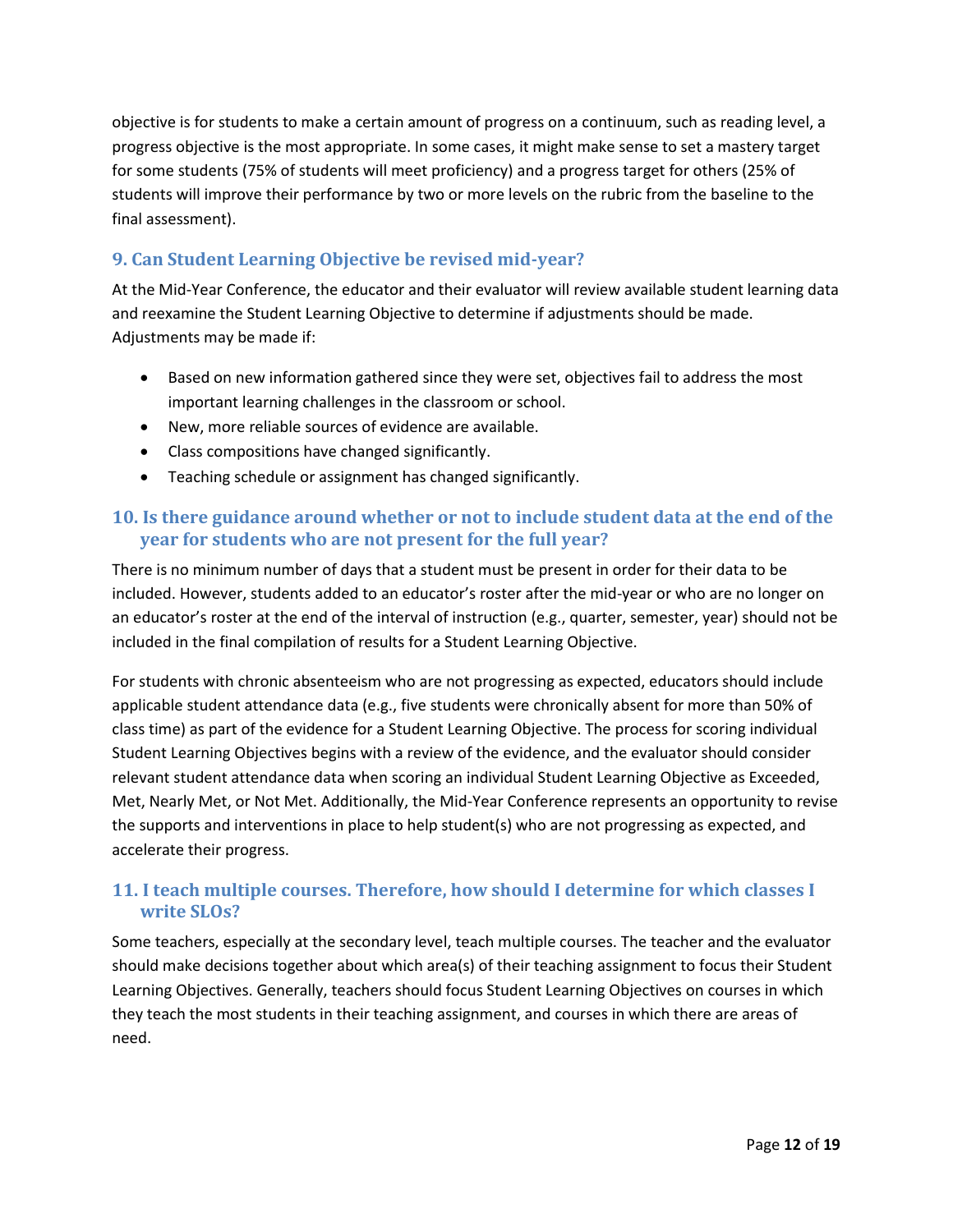#### <span id="page-12-0"></span>**12. If I teach a course that does not last a full year do I still set Student Learning Objectives?**

Yes, all teachers need to set at least two Student Learning Objectives, but the timeline should be condensed to match the duration of the course. Teachers can either set an Student Learning Objective that applies across groups of students and aggregate results to measure attainment (e.g., a year-long Student Learning Objective that combines fall and spring semester students for the full year), or set Student Learning Objectives that apply to a single semester or a shorter interval of instruction (e.g., quarters).

#### <span id="page-12-1"></span>**13. Can I write two Student Learning Objectives for fall semester and not have any for the spring?**

No, a set of Student Learning Objectives cannot be set for just one half of the school year and not the other. The intent is for SLOs to document the impact that teachers are making on student learning throughout the year and not just part of the year.

#### <span id="page-12-2"></span>**14. If I teach a semester-long class twice in the year (fall, spring), can I repeat the same Student Learning Objective in two different semesters and just change the targets?**

Teachers should write two SLOs that each have a different content focus. However, if a teacher teaches the same course multiple times in the year (e.g. fall and spring), then the SLO should include both sets of students. When writing the SLO, the teacher should set the targets for the first semester students. At the mid-year conference, the teacher should add the second semester students' baselines and targets to the SLO.

#### <span id="page-12-3"></span>**15. How do Student Learning Objectives connect to standards?**

Student Learning Objectives should be aligned to state and national standards, including the Common Core State Standards (CCSS) in English language arts and mathematics, Industry Standards (CTE), the Next Generation Science Standards, and other national content standards the pertain to the learning objective.

#### <span id="page-12-4"></span>**16. Is it acceptable that my department or my grade-level team has decided to share a Student Learning Objective?**

Absolutely, the practice of collaboration and sharing of objectives by teams of educators (e.g., 2nd grade team, 9th grade ELA teachers, or Science Dept.) in the Student Learning Objective writing process is encouraged whenever possible. However, identical Student Learning Objectives cannot be used by teams of teachers unless they are co-teachers of the same students. Teams of teachers who are sharing a Student Learning Objective might have the same language in most sections, but must have distinct baseline data results and corresponding targets accounting for the students on their class roster.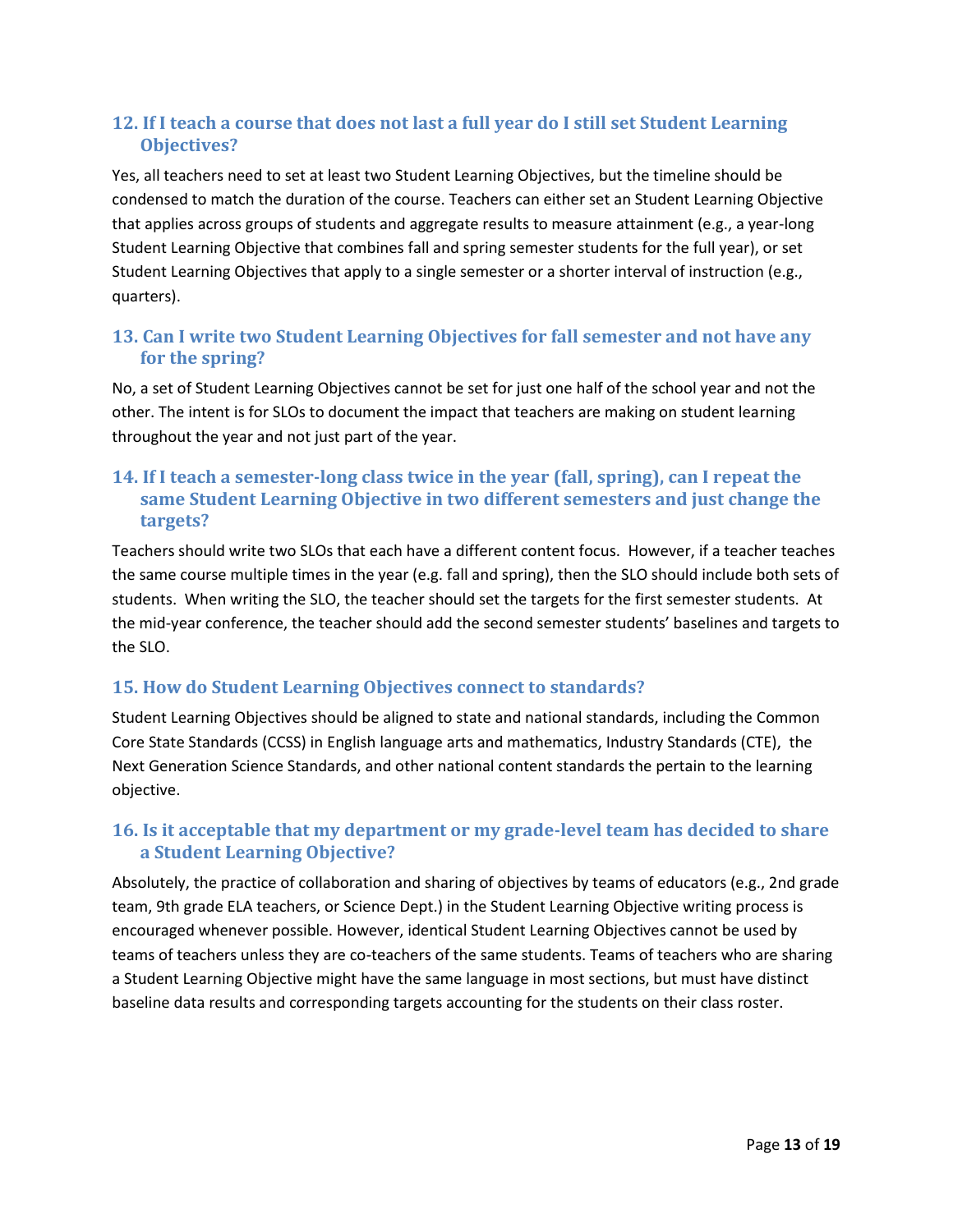#### <span id="page-13-0"></span>**17. What if I am the sole teacher for a particular grade and subject combination? Should I set Student Learning Objectives alone?**

The practice of setting Student Learning Objectives in isolation is not a recommended practice. If a teacher does not have a team with which to develop Student Learning Objectives, they are encouraged to collaborate with teachers of the same course across the district or with teachers of other grades/content areas within their school. Though these teachers might teach different content, they may be able to assist in reviewing baseline data, identifying priority content areas, creating high-quality assessments, or administering and scoring the evidence.

#### <span id="page-13-1"></span>**18. Can a building administrator set a Student Learning Objective that teachers have to adopt as their own?**

A building administrator is ultimately responsible for approving the Student Learning Objectives for the teachers on their case load and can require teachers to adopt certain elements of a Student Learning Objective, including the objective statement, standards, and evidence source. However, certain elements of a Student Learning Objectives must be differentiated for the teacher's specific assignment and students. The targets, for example, should be set based on the students' specific baseline data.

#### <span id="page-13-2"></span>**19. What if I teach one course but my main responsibilities are administrative (such as a Department Chair or Librarian)? Will I be evaluated as a teacher, including Student Learning Objectives, even though my teaching assignment is only a small portion of my job?**

Educators whose main responsibility is not teaching, but who do teach a course, should discuss with their evaluator which evaluation model makes the most sense based upon their role and responsibilities.

#### <span id="page-13-3"></span>**20. Can I use the same Student Learning Objective as last year, even if I have different students?**

If an educator is teaching the same course and the objective statement remains a critical focus of the student learning in that class, teachers are encouraged to continue working with a Student Learning Objective from the previous year. Teachers should revisit any previously used Student Learning Objective at the beginning of each interval of instruction to make any necessary revisions, including, updating baseline data and targets for the students currently in that class.

#### <span id="page-13-4"></span>**21. Can a district require an educator to use a particular assessment or assessment type in an SLO?**

District and school administrators may set additional expectations or parameters related to the SLO, including assessments. However, it is encouraged that all administrators consider the appropriateness of the use of each assessment given the learning needs of the students in the class and the specific standards of the course.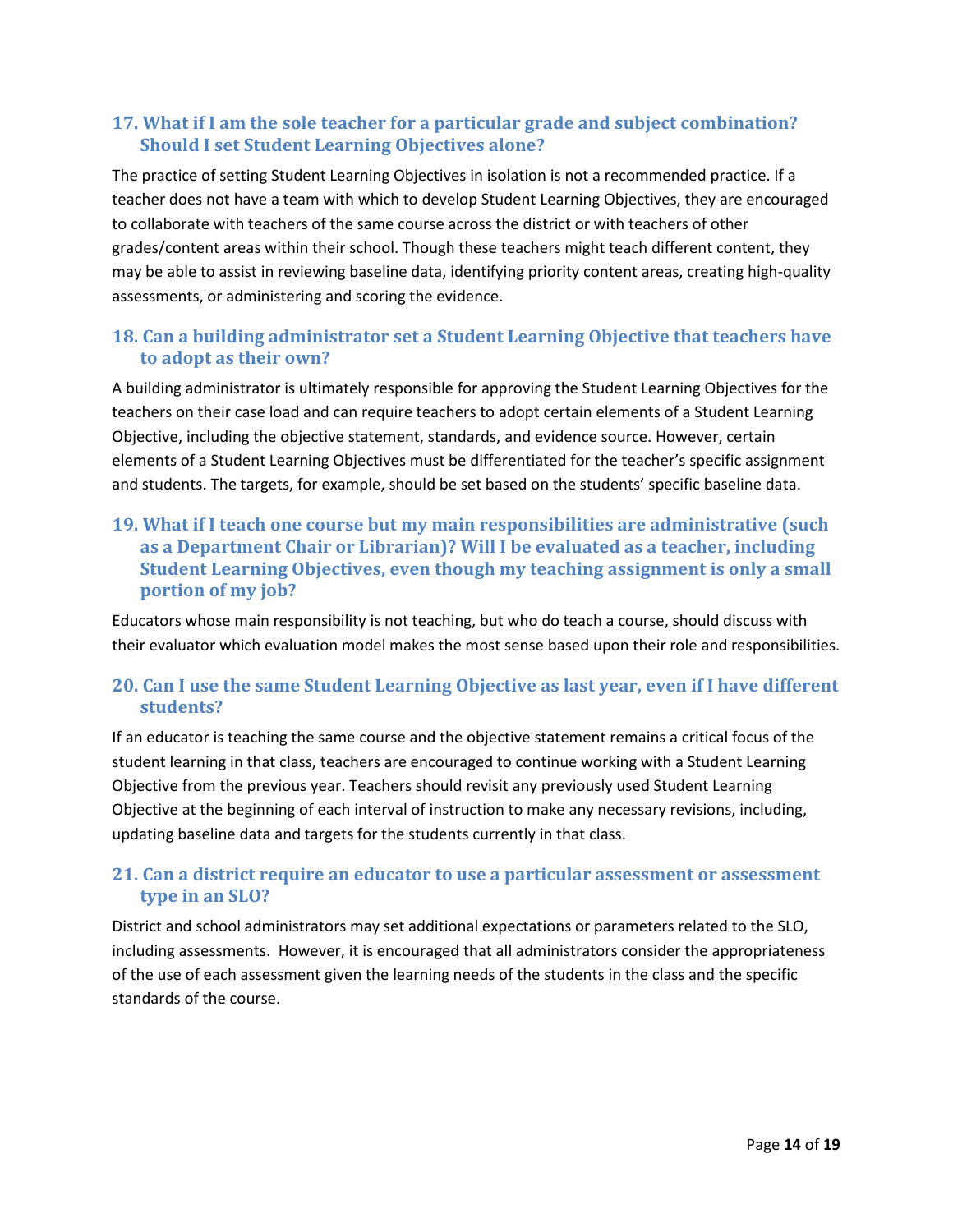#### <span id="page-14-0"></span>**22. Are there completed Student Learning Objective samples posted by grade level on the RIDE website?**

Yes, there are Student Learning Objective samples by different grade level and content area posted on the RIDE [website.](http://www.ride.ri.gov/TeachersAdministrators/EducatorEvaluation/StudentLearningOutcomesObjectives.aspx)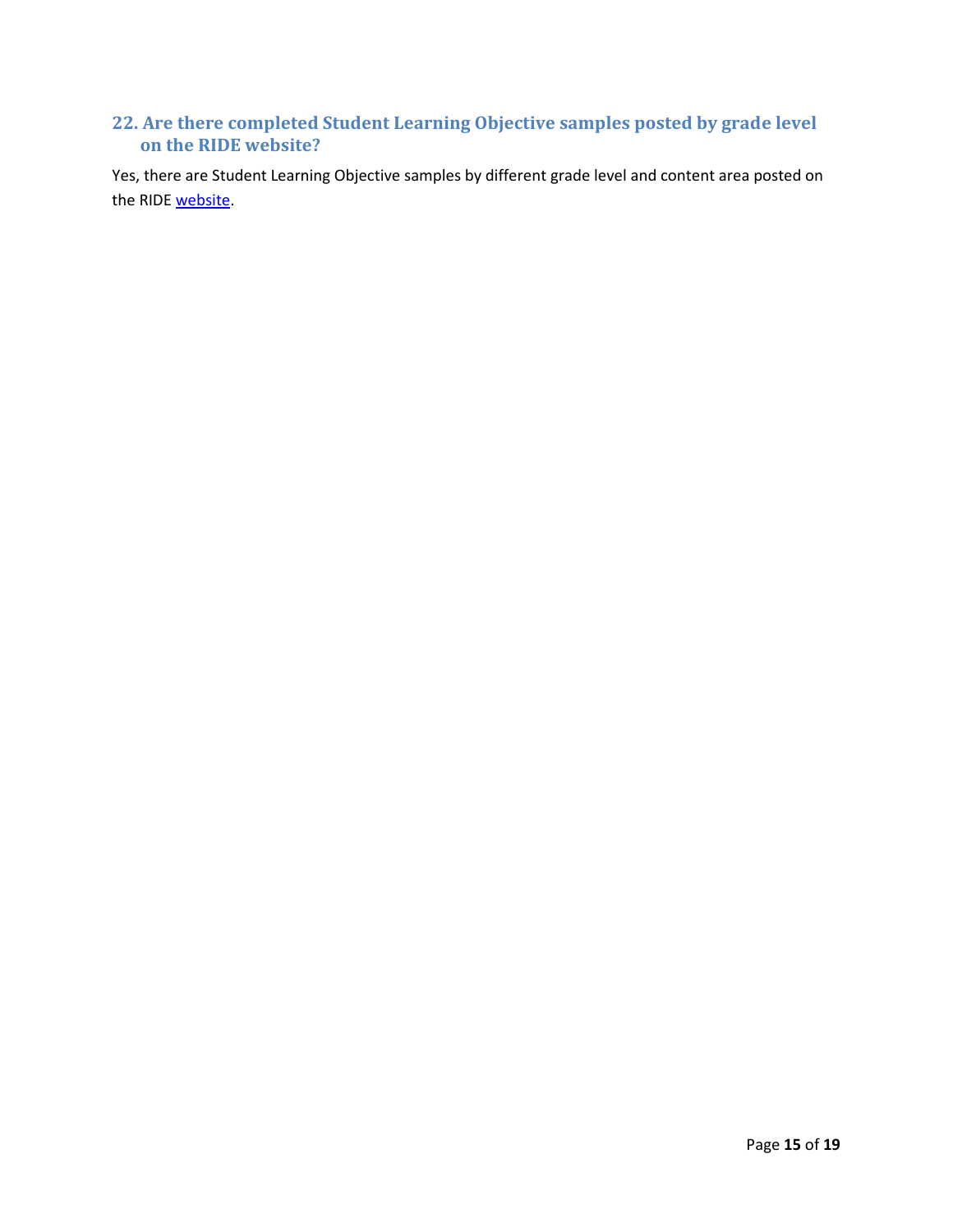#### <span id="page-15-0"></span>**Section 6 - Student Outcome Objectives (SOOs)**

\*answers to many SOO questions can be found in the SLO section

#### <span id="page-15-1"></span>**1. How do I decide what to make the focus of my SOO?**

First, if possible, collaborate with other similar Support Professionals so that you are not going through the process in isolation. To determine the priority of content for a Student Outcome Objective, ask yourself:

- What are the most important knowledge/skill(s) I want my students to attain by the end of the interval of service?
- What is the specific outcome that I am working to achieve with my students?
- Is the objective focused on important content/skills or conditions that facilitate access to learning?
- Is the SLO appropriate for the interval of instruction or service delivery, or is it too narrow or broad?

#### <span id="page-15-2"></span>**2. How large does my group need to be for my SOO?**

While we aspire for all students for whom a Support Professional is responsible to be included in their set of Student Outcome Objectives, it is not a requirement. There is no size minimum; rather, the number of students included is dependent on the individual context of the Support Professional. However, no student enrolled in a program or service should be excluded from a Student Outcome Objective.

#### <span id="page-15-3"></span>**3. Can a group of Support Professionals use the same SOO?**

Absolutely, the practice of collaboration and sharing of objectives by teams of support professionals (e.g., two Reading Specialists or all Library Media Specialists in a district) in the Student Outcome Objective writing process is encouraged whenever possible. However, identical Student Outcome Objectives cannot be used by teams of Support Professionals unless they are working together with the same students. Teams of Support Professionals who are sharing a Student Outcome Objective might have the same language in most sections, but must have distinct baseline data results and corresponding targets accounting for their own students.

#### <span id="page-15-4"></span>**4. Can Student Outcome Objective be revised mid-year?**

At the Mid-Year Conference, the support professional and their evaluator will review available student outcome data and reexamine the Student Outcome Objective to determine if adjustments should be made. Adjustments may be made if:

- Based on new information gathered since they were set, objectives fail to address the most important knowledge or skills in the classroom or school.
- New, more reliable sources of evidence are available.
- Group compositions have changed significantly.
- Support schedule or assignment has changed significantly.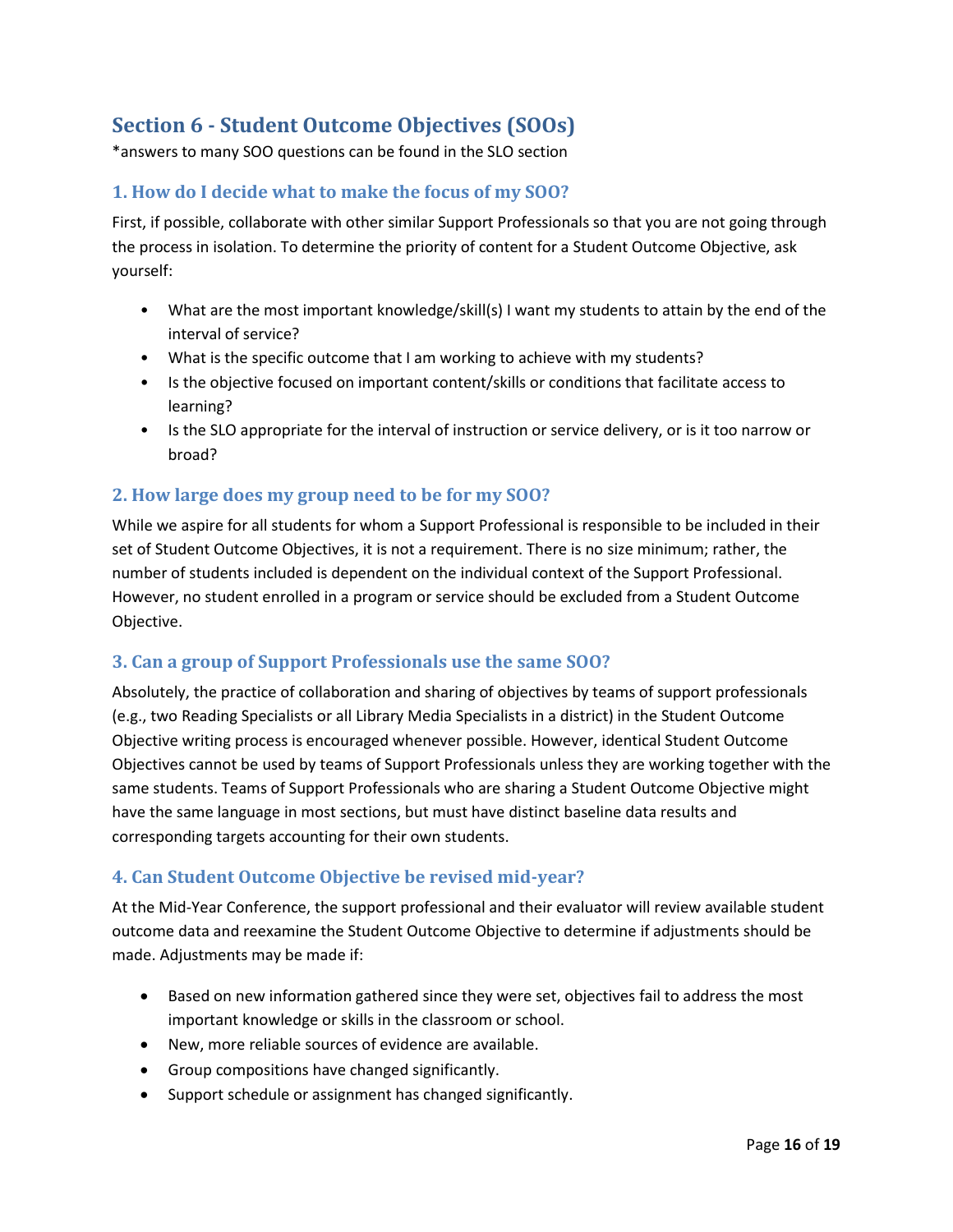#### <span id="page-16-0"></span>**5. Can I use the same SOO next year?**

If a Support Professional is acting in the same role with similar students and the objective statement remains a critical focus of the student outcomes in that situation, Support Professionals are encouraged to continue working with a Student Outcome Objective from the previous year. Support Professionals should revisit any previously used Student Outcome Objective at the beginning of each interval of service to make any necessary revisions, including, updating baseline data and targets for the students included.

#### <span id="page-16-1"></span>**6. How do I write an SOO if I work in more than one school?**

If a Support Professional works in more than one school then the Support Professional should discuss with the Building Administrators in those schools to determine who will be the primary evaluator. The Support Professional could have one SLO in each school.

#### <span id="page-16-2"></span>**7. Are there completed Student Outcome Objective samples posted on the RIDE website?**

Yes, there are Student Outcome Objective samples posted on the RIDE [website.](http://www.ride.ri.gov/TeachersAdministrators/EducatorEvaluation/StudentLearningOutcomesObjectives.aspx#16963-support-professionals)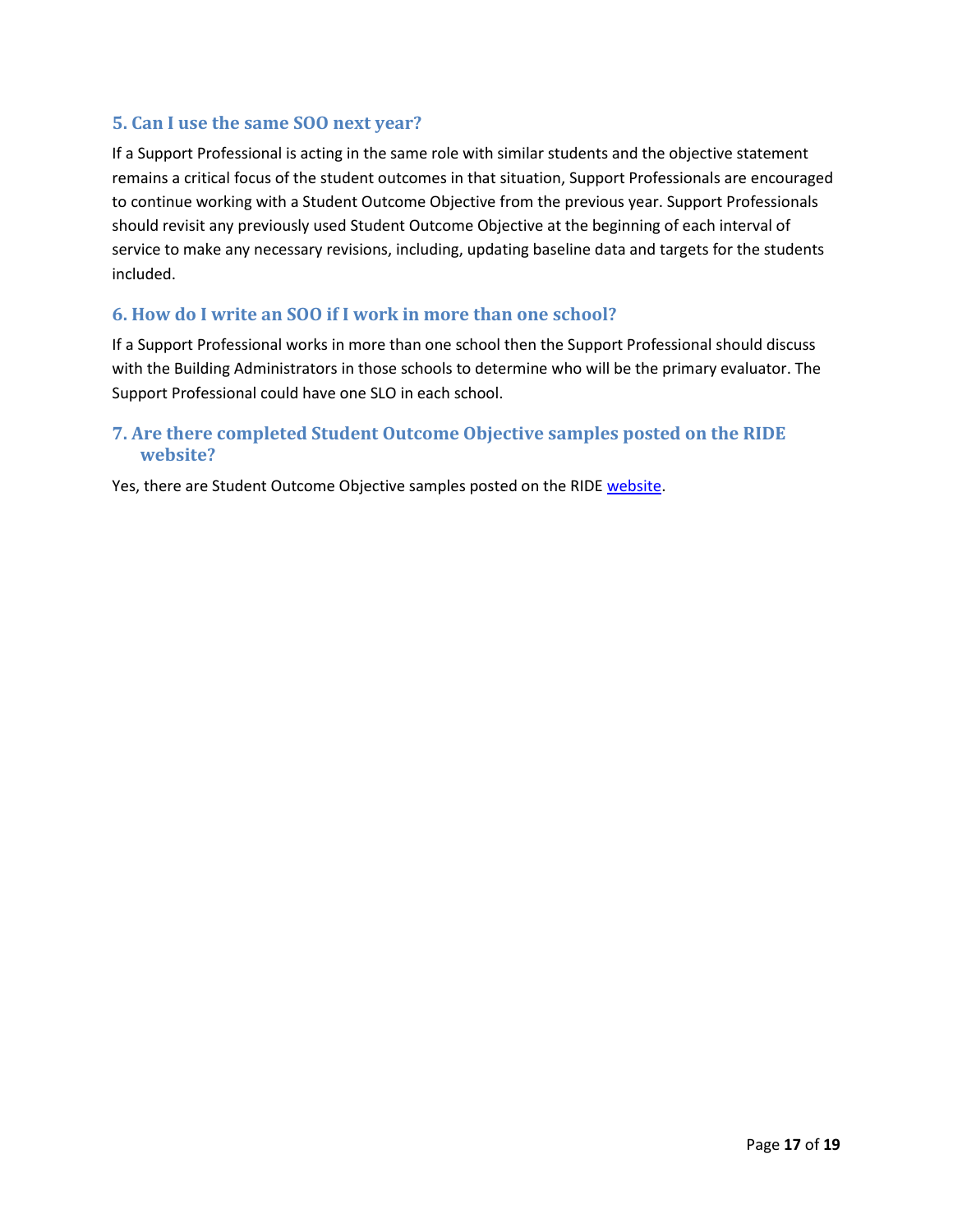#### <span id="page-17-1"></span><span id="page-17-0"></span>**Section 7 - Evaluation System Reporting Requirements 1. Why do LEAs need to submit evaluation data to RIDE?**

Standard Six of the Evaluation System Standards establishes the expectation that LEAs report evaluation data to RIDE. RIDE uses evaluation data for certification renewal decisions as well as to monitor the quality and fidelity of evaluation systems and to guide RIDE in improving evaluation systems across the state. In addition, RIDE requires all employing agencies to report the performance status and assignment of all certified employed educators including any person who is dismissed for performancebased related reasons.

#### <span id="page-17-2"></span>**2. What data elements will LEAs report to RIDE?**

LEAs using the Rhode Island Model will report the following data elements to RIDE through the EPSS: Professional Practice ratings (PP), Professional Responsibilities (PR) ratings, Student Learning Objective ratings, and final effectiveness ratings.

In June 2016, Achievement First, Coventry, and districts using the Innovation Consortium model will report the following data elements to RIDE through the EPSS: Professional Practice ratings (PP), Professional Responsibilities (PR) ratings, combined PP and PR scores, Student Learning Objective ratings; and final effectiveness ratings.

#### <span id="page-17-3"></span>**3. Will RIDE release evaluation data to the media?**

The Access to Public Records Act in Rhode Island is clear that "information in personnel files maintained to hire, evaluate, promote, or discipline any employee of a public body" is "exempt from public disclosure." Educator evaluations definitely fall within this category, and therefore the Rhode Island Department of Education (RIDE) will not release individual evaluation results to the public or to the media. Former RIDE Commissioner Deborah Gist sent a letter to all educators in March 2012 that further explained this safeguard.